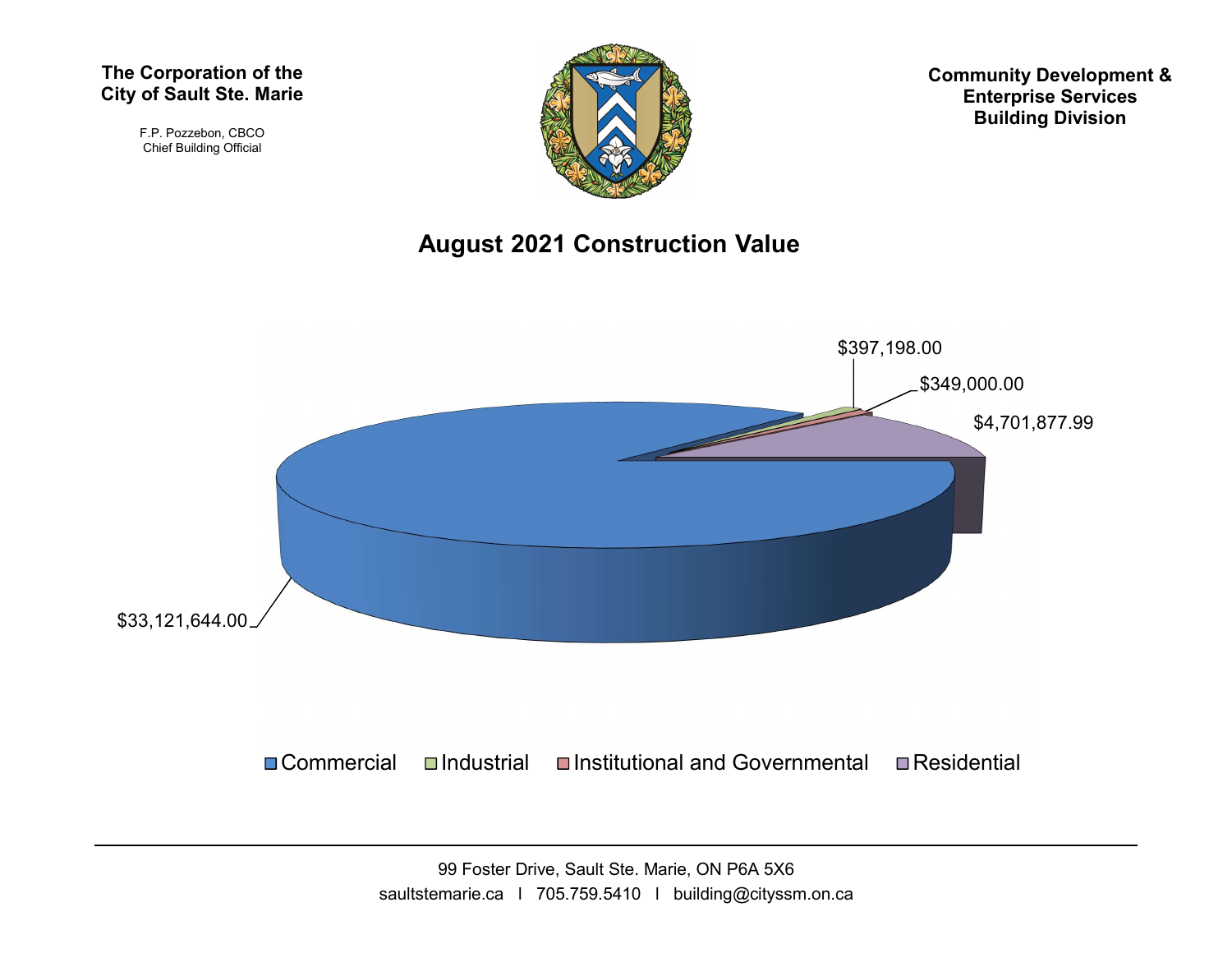

**Public Works and Engineering Services Building Division**

**Tel: (705) 759-5410 Fax: (705) 541-7165**

### **BUILDING PERMITS SUMMARY 2021/08/01 to 2021/08/31**

|                                                         |                                  | <b>New Construction</b>  |                      |                                         | <b>Alterations and Additions</b> |                      | <b>Total</b>                            |                          |                      |
|---------------------------------------------------------|----------------------------------|--------------------------|----------------------|-----------------------------------------|----------------------------------|----------------------|-----------------------------------------|--------------------------|----------------------|
| <b>Building Type</b>                                    | <b>Num</b><br>of<br><b>Units</b> | Num of<br><b>Permits</b> | <b>Value of Work</b> | <b>Num</b><br><b>of</b><br><b>Units</b> | Num of<br><b>Permits</b>         | <b>Value of Work</b> | <b>Num</b><br><b>of</b><br><b>Units</b> | Num of<br><b>Permits</b> | <b>Value of Work</b> |
| <b>Commercial</b>                                       |                                  |                          |                      |                                         |                                  |                      |                                         |                          |                      |
| Indoor recreational<br>building                         | 0                                | 1                        | \$30,000,000.00      | $\mathbf 0$                             | 0                                | \$0.00               | 0                                       | 1                        | \$30,000,000.00      |
| Office building                                         | 0                                | $\mathbf 0$              | \$0.00               | $\mathbf 0$                             | 1                                | \$500.00             | 0                                       | 1                        | \$500.00             |
| Office complex                                          | 0                                | $\pmb{0}$                | \$0.00               | $\mathbf 0$                             | $\overline{2}$                   | \$526,000.00         | $\mathbf 0$                             | $\overline{c}$           | \$526,000.00         |
| Retail and<br>wholesale outlets                         | $\mathbf 0$                      | $\mathbf 0$              | \$0.00               | $\mathbf 0$                             | $\overline{2}$                   | \$2,455,144.00       | 0                                       | $\overline{2}$           | \$2,455,144.00       |
| Retail complex                                          | 0                                | $\mathbf 0$              | \$0.00               | 0                                       | $\mathbf 1$                      | \$140,000.00         | 0                                       | 1                        | \$140,000.00         |
| Total:                                                  | 0                                | 1                        | \$30,000,000.00      | $\bf{0}$                                | 6                                | \$3,121,644.00       | $\mathbf 0$                             | $\overline{7}$           | \$33,121,644.00      |
| <b>Industrial</b>                                       |                                  |                          |                      |                                         |                                  |                      |                                         |                          |                      |
| Primary industry<br>building                            | 0                                | $\pmb{0}$                | \$0.00               | $\mathbf 0$                             | $\mathbf{1}$                     | \$247,351.00         | $\mathbf 0$                             | $\mathbf 1$              | \$247,351.00         |
| Storage building                                        | $\pmb{0}$                        | 0                        | \$0.00               | 0                                       | 1                                | \$149,847.00         | 0                                       | 1                        | \$149,847.00         |
| Total:                                                  | $\mathbf 0$                      | $\mathbf 0$              | \$0.00               | $\mathbf 0$                             | $\overline{\mathbf{2}}$          | \$397,198.00         | $\mathbf 0$                             | $\overline{\mathbf{2}}$  | \$397,198.00         |
| <b>Institutional and Governmental</b>                   |                                  |                          |                      |                                         |                                  |                      |                                         |                          |                      |
| Hospital                                                | 0                                | 0                        | \$0.00               | 0                                       | 1                                | \$99,000.00          | 0                                       | 1                        | \$99,000.00          |
| Secondary school,<br>high school, junior<br>high school | $\mathbf 0$                      | $\mathbf{0}$             | \$0.00               | $\mathbf 0$                             | 1                                | \$250,000.00         | 0                                       | 1                        | \$250,000.00         |
| Total:                                                  | $\mathbf 0$                      | 0                        | \$0.00               | $\mathbf 0$                             | $\overline{\mathbf{2}}$          | \$349,000.00         | 0                                       | $\overline{\mathbf{2}}$  | \$349,000.00         |
| <b>Residential</b>                                      |                                  |                          |                      |                                         |                                  |                      |                                         |                          |                      |
| Apartment                                               | $\mathbf 0$                      | 0                        | \$0.00               | 0                                       | 3                                | \$320,500.00         | 0                                       | 3                        | \$320,500.00         |
| Row House                                               | 4                                |                          | \$1,200,000.00       | $\mathbf 0$                             | 0                                | \$0.00               | 4                                       | 1                        | \$1,200,000.00       |
| Single House                                            | 3                                | 4                        | \$2,275,000.00       | $\mathbf 0$                             | 109                              | \$906,377.99         | 3                                       | 113                      | \$3,181,377.99       |
| Total:                                                  | $\overline{7}$                   | 5                        | \$3,475,000.00       | $\mathbf 0$                             | 112                              | \$1,226,877.99       | 7                                       | 117                      | \$4,701,877.99       |
|                                                         |                                  |                          |                      |                                         |                                  |                      |                                         |                          |                      |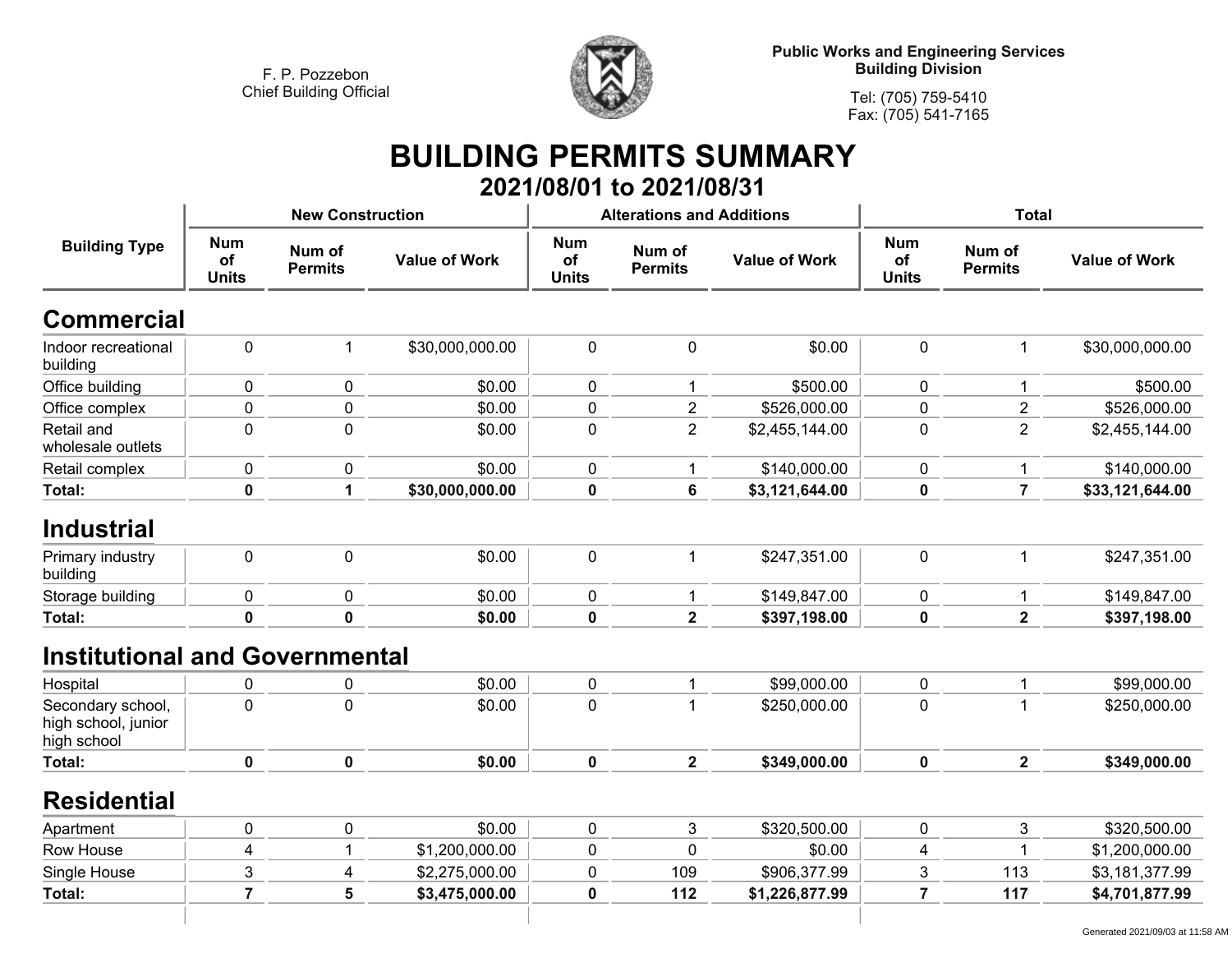| <b>Grand Total:</b> |  | \$33,475,000.00 | 122 | \$5,094,719.99 | 128 | \$38,569,719.99 |
|---------------------|--|-----------------|-----|----------------|-----|-----------------|
|                     |  |                 |     |                |     |                 |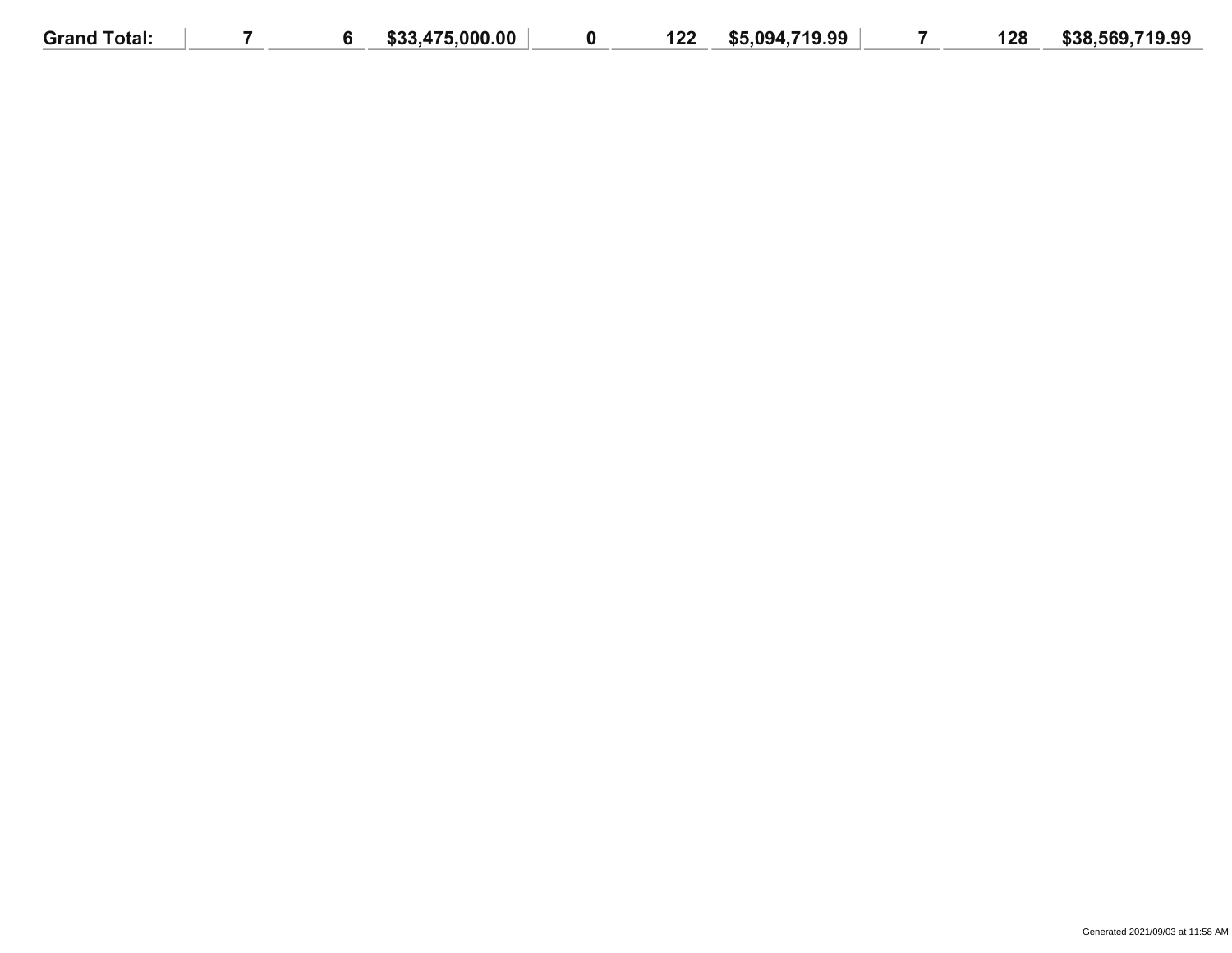

**Public Works and Engineering Services Building Division**

**Tel: (705) 759-5410 Fax: (705) 541-7165**

## **DEMOLITION PERMITS SUMMARY 2021/08/01 to 2021/08/31**

| <b>Building Type</b>            |                        | <b>New Construction</b>  |                  |                        | <b>Alterations and Additions</b> |                      | <b>Total</b>           |                          |                      |
|---------------------------------|------------------------|--------------------------|------------------|------------------------|----------------------------------|----------------------|------------------------|--------------------------|----------------------|
|                                 | Num of<br><b>Units</b> | Num of<br><b>Permits</b> | Value of<br>Work | Num of<br><b>Units</b> | Num of<br><b>Permits</b>         | <b>Value of Work</b> | Num of<br><b>Units</b> | Num of<br><b>Permits</b> | <b>Value of Work</b> |
| <b>Commercial</b>               |                        |                          |                  |                        |                                  |                      |                        |                          |                      |
| Retail and<br>wholesale outlets | $\mathbf 0$            | 0                        | \$0.00           | 0                      |                                  | \$25,000.00          | 0                      |                          | \$25,000.00          |
| Total:                          | 0                      | 0                        | \$0.00           | 0                      |                                  | \$25,000.00          | 0                      |                          | \$25,000.00          |
| <b>Residential</b>              |                        |                          |                  |                        |                                  |                      |                        |                          |                      |
| Single House                    | $\mathbf 0$            | 0                        | \$0.00           | $-5$                   |                                  | \$26,000.00          | $-5$                   |                          | \$26,000.00          |
| Total:                          | 0                      | 0                        | \$0.00           | $-5$                   |                                  | \$26,000.00          | $-5$                   |                          | \$26,000.00          |
| <b>Grand Total:</b>             | 0                      | $\bf{0}$                 | \$0.00           | $-5$                   | $\mathbf{2}$                     | \$51,000.00          | $-5$                   | $\mathbf{2}$             | \$51,000.00          |